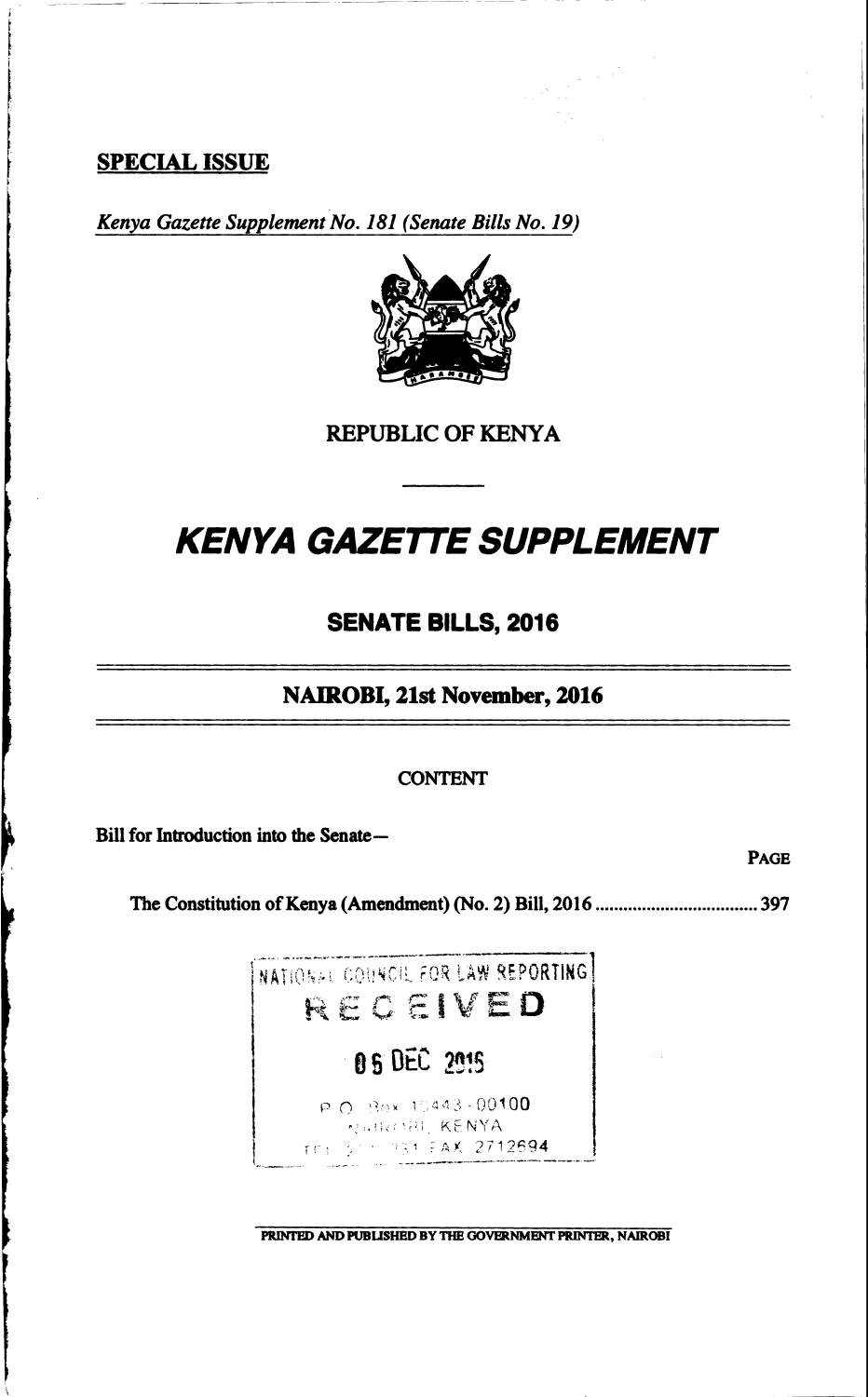$\label{eq:2.1} \frac{1}{\sqrt{2}}\left(\frac{1}{\sqrt{2}}\right)^{2} \left(\frac{1}{\sqrt{2}}\right)^{2} \left(\frac{1}{\sqrt{2}}\right)^{2} \left(\frac{1}{\sqrt{2}}\right)^{2} \left(\frac{1}{\sqrt{2}}\right)^{2} \left(\frac{1}{\sqrt{2}}\right)^{2} \left(\frac{1}{\sqrt{2}}\right)^{2} \left(\frac{1}{\sqrt{2}}\right)^{2} \left(\frac{1}{\sqrt{2}}\right)^{2} \left(\frac{1}{\sqrt{2}}\right)^{2} \left(\frac{1}{\sqrt{2}}\right)^{2} \left(\$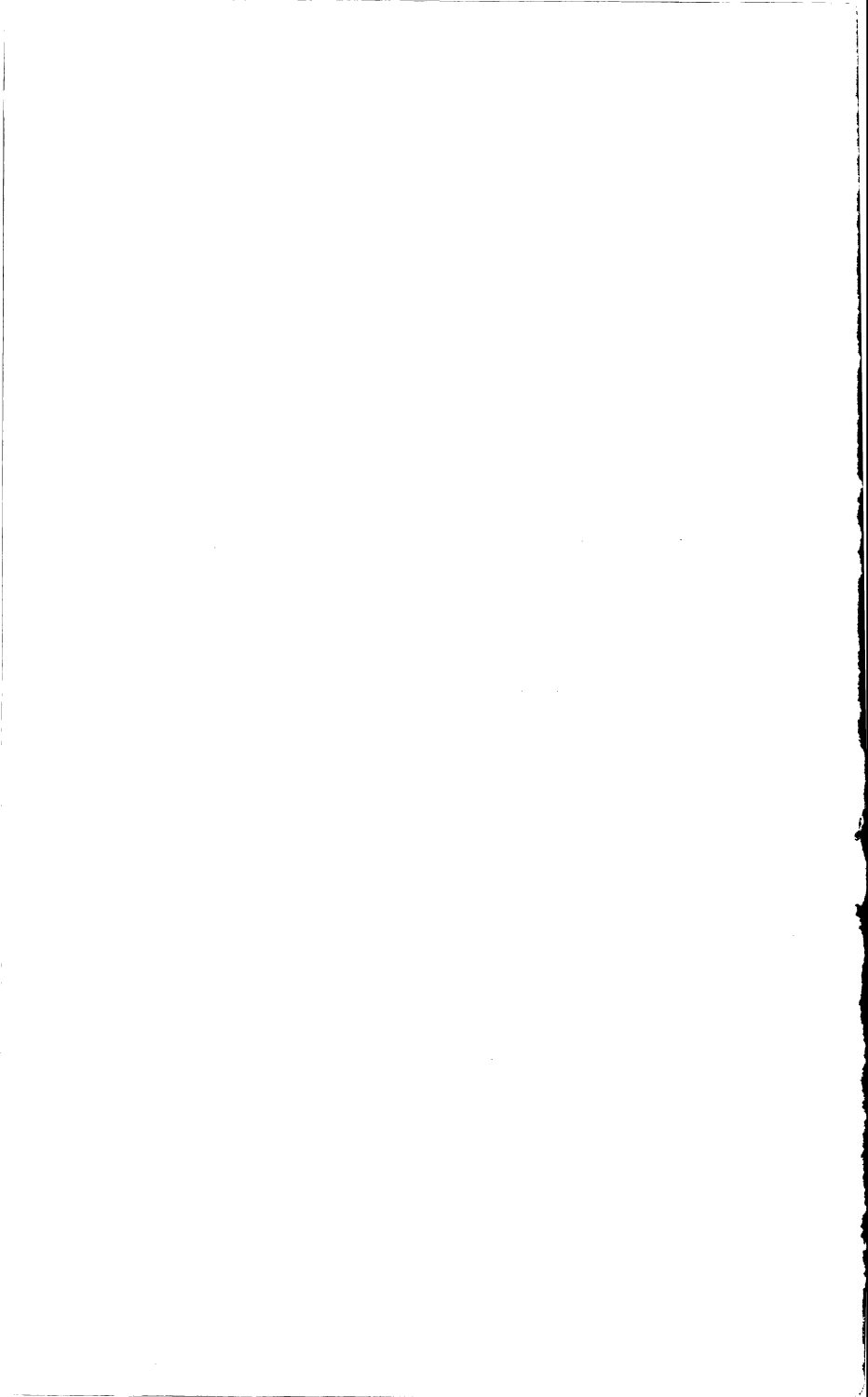## THE CONSTITUTION OF KENYA (AMENDMENT) (NO. 2) BILL,2016

## A Bill for

## AN ACT of Parliament to amend the Constitution of Kenya

**ENACTED** by the Parliament of Kenya, as follows-

1. This Act may be cited as the Constitution of Short title. Kenya (Amendment) (No.2) Act, 2016.

2. Article 6 of the Constitution is amended by-

Amendment of Article 6 of the Constitution.

(a) deleting clause (l) and substituting therefor the following new clause--

(l) The territory of Kenya is divided into the National Capital City and the counties specified in the First Schedule.

(b) inserting the following new clauses immediately after clause  $(1)$  -

(1A) There shall be a National Capital City<br>known as Nairobi which shall be the seat of the National Government.

(18) The President shall, in exercise of the powers conferred upon him by Article  $132(2)(a)$ , appoint for the National Capital, a Cabinet Secretary who shall exercise such powers and perform such functions as may be delegated to the Cabinet Secretary from time to time by the President.

(lC) The National Capital City shall comprise-

- (a) constituencies for purposes of the election of mernbers of the National Assembly provided for under Article 97  $(1)(a)$ ; and
- (b) such adminisfrative structures as shall be provided for by an Act of Parliament.

t

t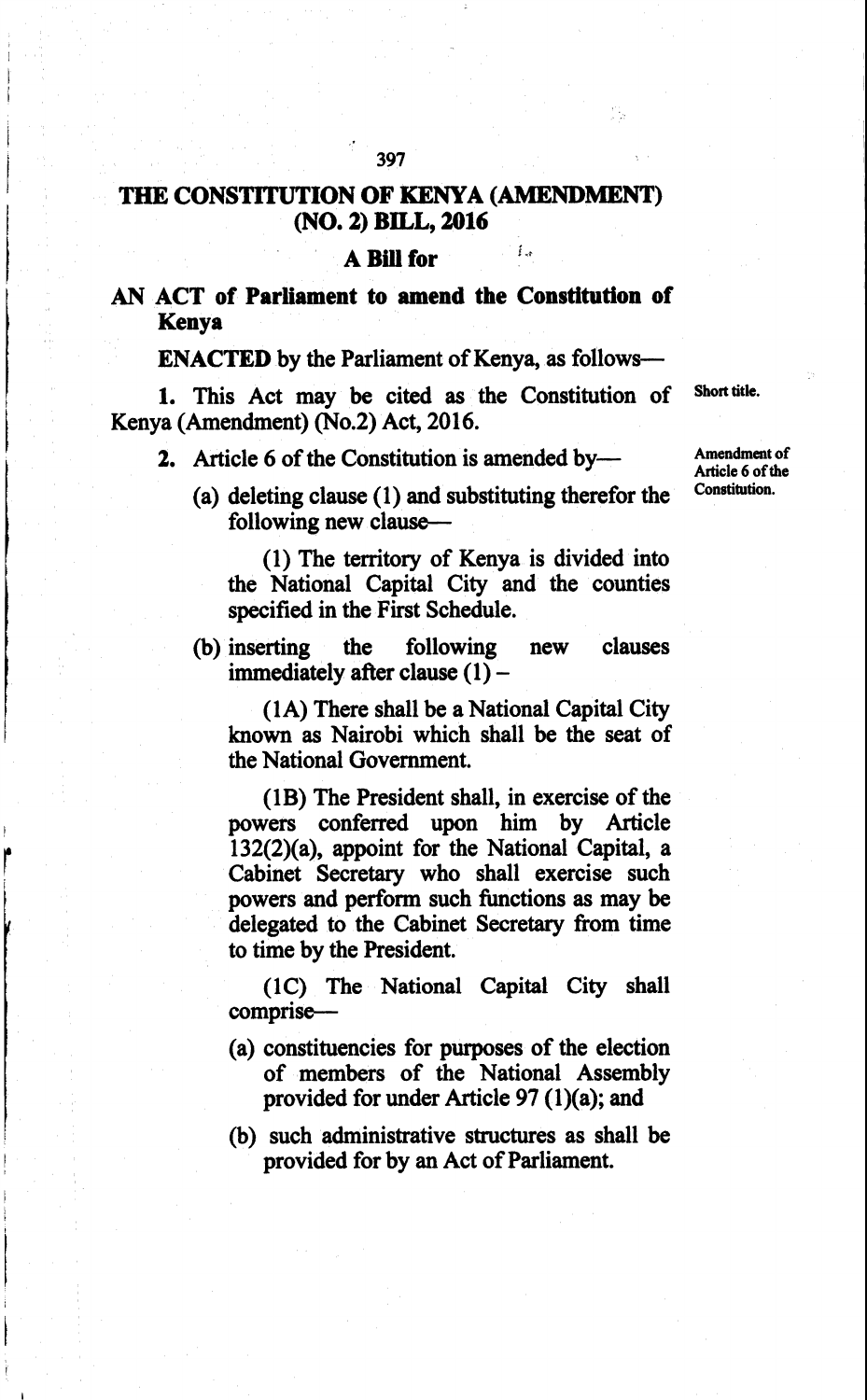398 The Consfirufion of Kenya (Amendment) No,2) Bitt,2016

3. Article 88 of the Constitution is amended in clause (4) by deleting paragraph (c) and substituting therefor the following new paragraph-

(c) the delimitation of constituencies, wards and the adrninistrative structures provided for under Article 6(1D);

4. Article 89 of the Constitution is amended by deleting clause (3) and substituting therefor the following new clause-

 $(3)$  The Commission shall—

- (a) review the number, names and boundaries of wards periodically;
- . (b) review the number, names and boundaries of the administrative structures provided for under Article 6(lD) in the manner provided for by national legislation; and
	- (c) not delimit any wards in the National Capital City.

5. Article 97 of the Constitution is amended in clause  $(1)$  by deleting the words "forty-seven" appearing at the beginning of paragraph (b) and substituting therefor the words "forty-six".

6. Article 98 of the Constitution is amended in clause (1) by deleting the words "forty-seven" appearing at the beginning of paragraph (a) and substituting therefor the words "forty-six".

7. Article 2OO of the Constitution is amended in clause  $2(a)$  by deleting the words "capital city" appearing immediately after the words "governance of the" and substituting therefor the words "National Capital City".

8. The First Schedule to the Constitution is amended by deleting item 47.

9. Parliament shall enact any legislation required under this Act within ninety days of the commencement of this Act.

Amendment of Article 88 of the **Constitution** 

Amendment of Article 89 of the Constitution.

Amendment of Article 97 of the Constitution.

Amendment of Article 98 of the Constitution.

Amendment of Article 200 of the Constitution.

Amendment of the First Schedule to the Constitution. Enactnent of legislation.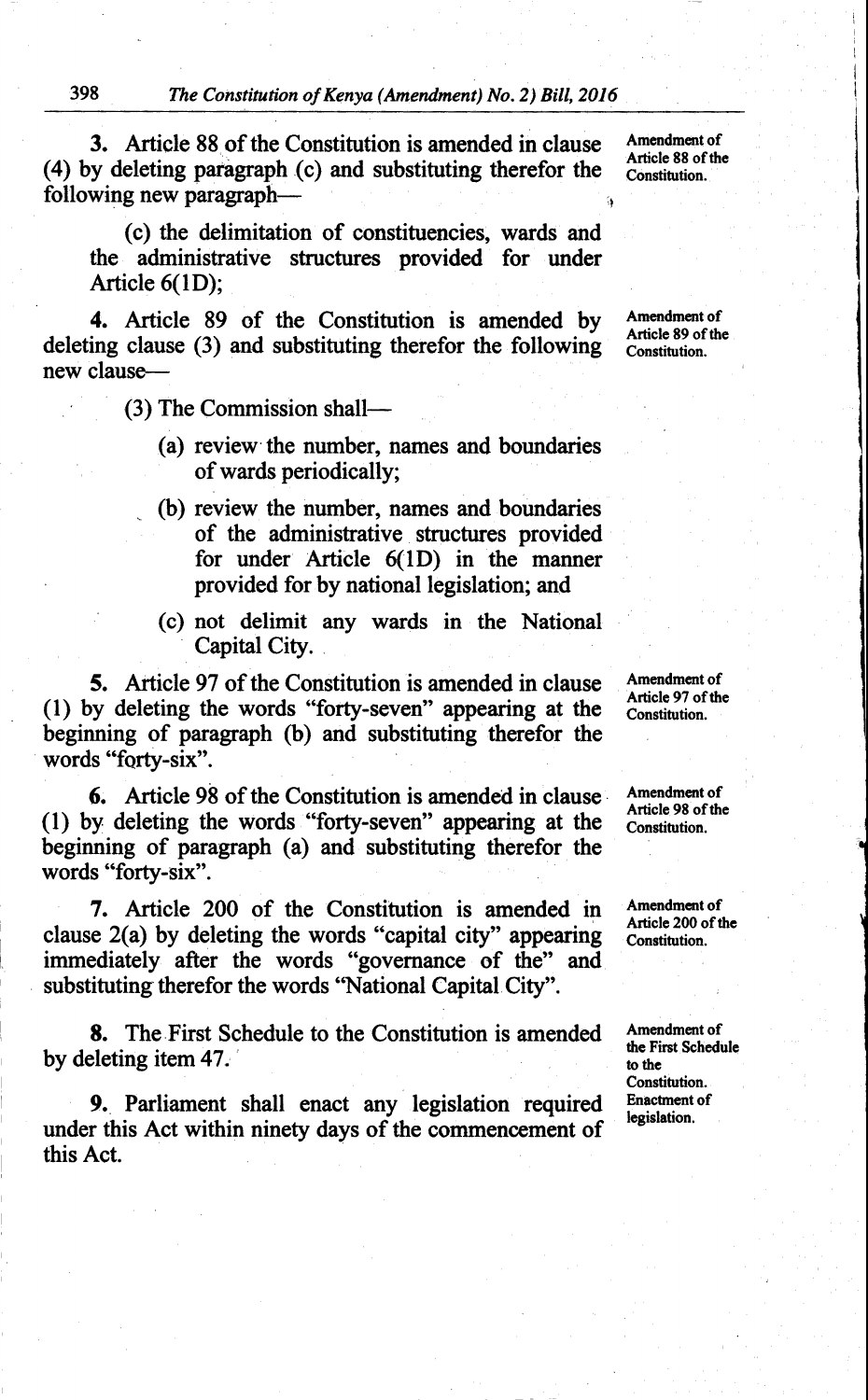## **MEMORANDUM OF ORIECTS AND REASONS**

The Bill seeks to amend the Constitution so as to reduce the number of counties to forty-six, by excluding Nairobi from the ambit of county governments and placing it under the leadership of the National Government. The Bill further seeks to establish Nairobi as the National Capital City and empowers the President to nominate a Cabinet Secretary to head the City.

The Bill is alive to the power of the people and their right to be represented. As such, this right will continue to be fulfilled through the election of representatives to the National Assembly.

> **KEMBI GITURA.** Senator.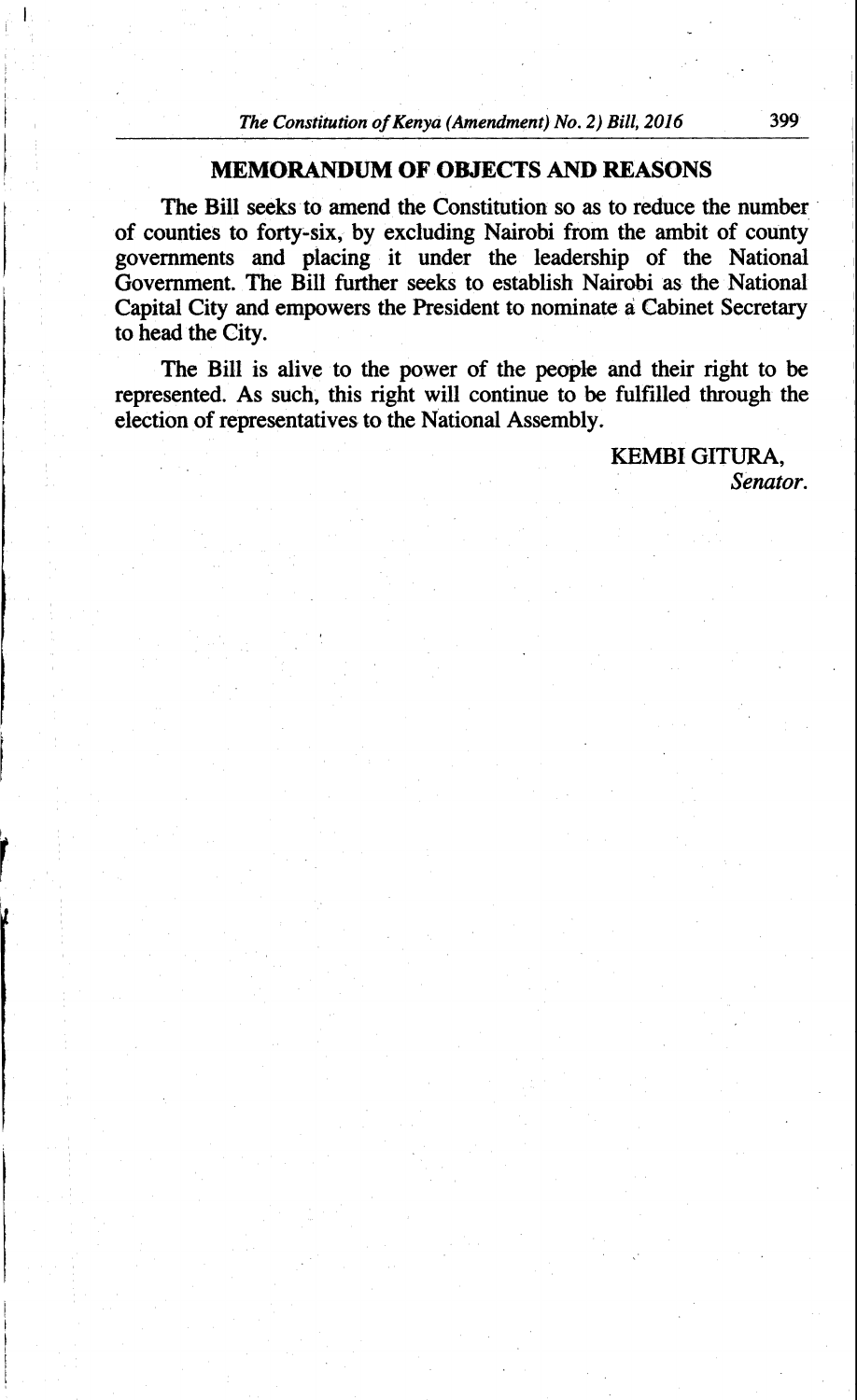Article 6 which it is proposed to amend—

6. Devolution and access to services

 $(1)$  The territory of Kenya is divided into the counties specified in the First Schedule.

I

(2) The governments at the national and county levels are distinct and inter-dependent and shall conduct their mutual relations on the basis of consultation and co-operation.

(3) A national State organ shall ensure reasonable access to its services in all parts of the Republic, so far as it is appropriate to do so having regard to the nature of the service.

Article 88 which it is proposed to amend—

#### Independent Electoral and Boundaries Commission.

88. (1) There is established the Independent Electoral and Boundaries **Commission** 

(2) A person is not eligible for appointment as a member of the Commission if the person-

- (a) has, at any time within the preceding five years, held office, or stood for election as-
	- (i) a member of Parliament or of a county assembly; or
	- (ii) a member of the governing body of a political party; or

(b) holds any State office.

(3) A meurber of the Commission shall not hold another public office.

(4) The Commission is responsible for conducting or supervising referenda and elections to any elective body or office established by this Constitution, and any other elections as prescribed by an Act of Parliament and, in particular, for-

(a) the continuous registration of citizens as voters;

(b) the regular revision of the voters' roll;

- (c) the delimitation of constituencies and wards;
- (d) the regulation of the prooess by which parties nominate candidates for elections:
- (e) the settlcmcot of electoral disputes, including disputes relating to or arising from nominations but excluding election petitions and disputes subsequent to the declaration of election results;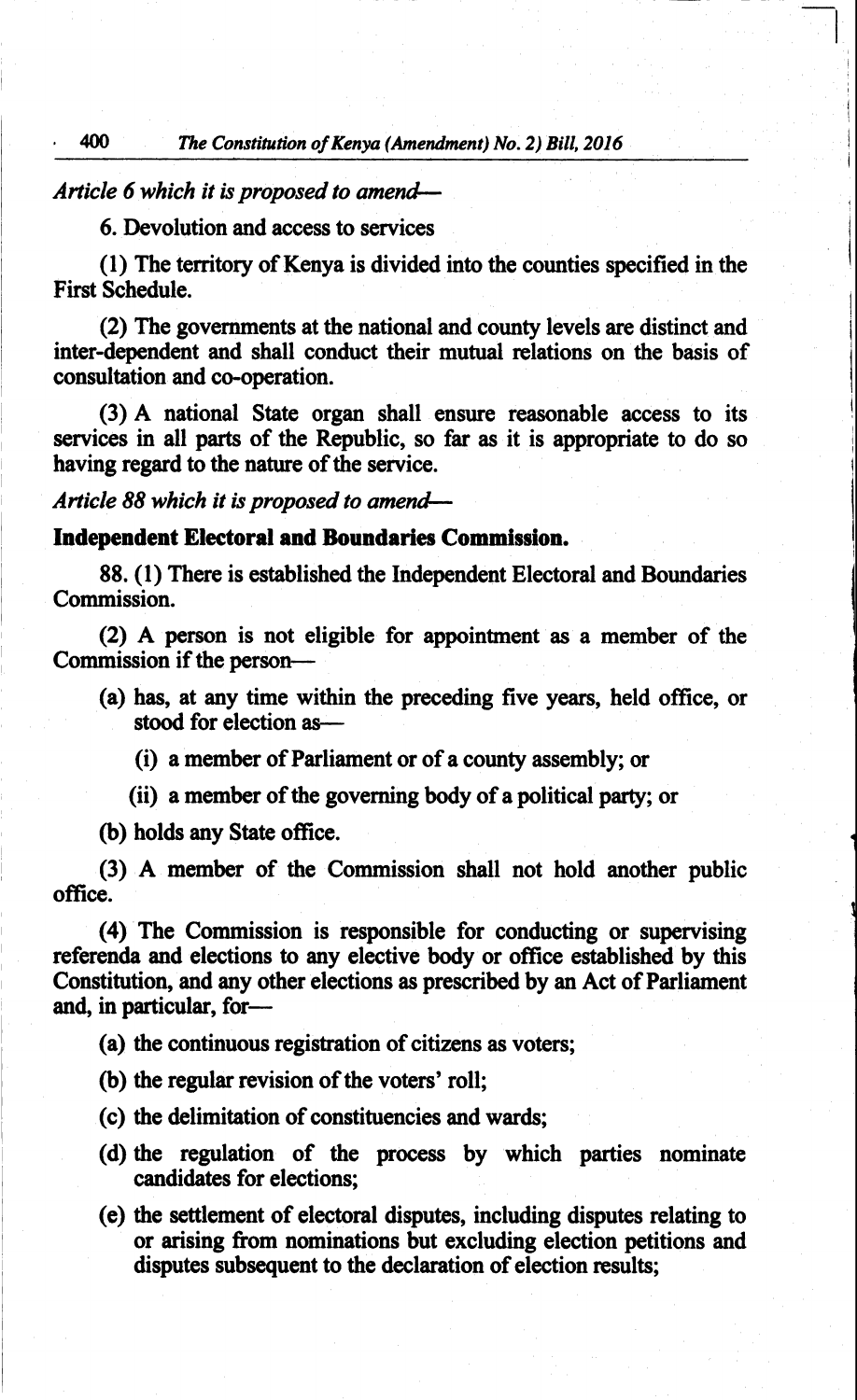- $(f)$  the registration of candidates for election;
- (g) voter education;
- (h) the facilitation of the observation, monitoring and evaluation of elections;
- (i) the regulation of the amount of money that may be spent by or on behalf of a candidate or party in respect of any election;
- 0) the development of a code of conduct for candidates and parties contesting elections; and
- (k) the monitoring of compliance with the legislation required by Article 82 (1) (b) relating to nomination of candidates by parties.

(5) The Commission shall exercise its powers and perfonn its functions in accordance with this Constitution and national legislation.

## Article 89 which it is proposed to amend-

89. Delimitation of electoral units

(1) There shall be two hundred and ninety constituencies for the purposes of the election of the members of the National Assembly provided for in Article  $97(1)(a)$ .

(2) The Independent Electoml and Boundaries Commission shall review the names and boundaries of constituencies at intervals of not less than eight years, and not more than twelve years, but any review shall be completed at least twelve months before a general election of members of Parliament.

(3) The Commission shall review the number, narnes and boundaries of wards periodically.

(4) If a generat election is to be hetd within twelve months after the completion of a review by the Commission, the new boundaries shall not take effect for purposes of that election.

(5) The boundaries of each constituency shall be such that the number of inhabitants in the constituency is, as nearly as possible, equal to the population quota, but the number of inhabitants of a constituency may be greater or lesser than the population quota in the manner specified in clause  $(6)$  to take account of-

(a) geographical features and urban centres;

(b) community of interest, historical, economic and cultural ties; and

(c) means of communication.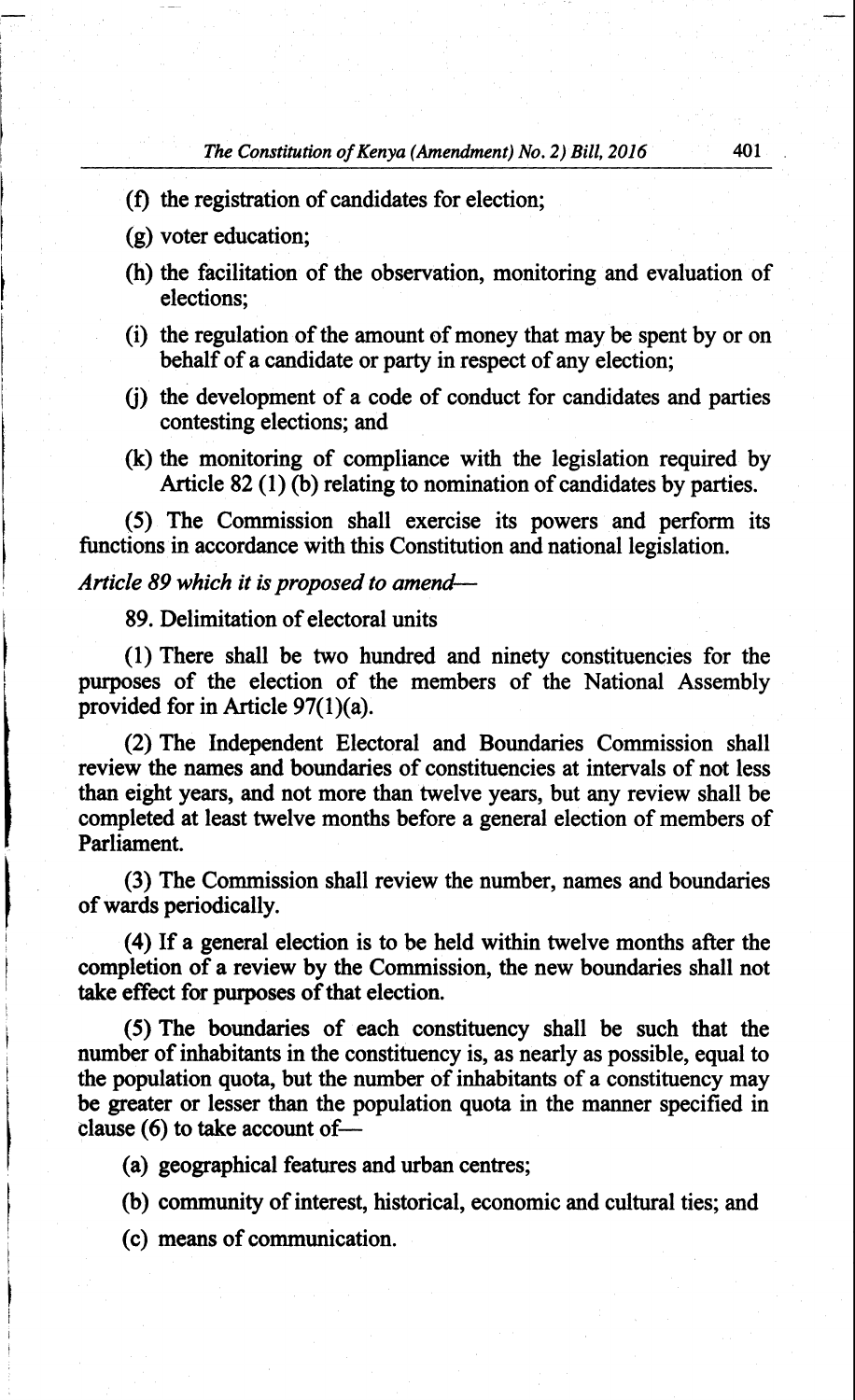(6) The number of inhabitants of a constituency or ward'may be greater or lesser than the population quota by a margin of not more thani

- (a) forty per cent for cities and sparsely populated areas; and
- (b) thirty per cent for the other areas.

402

(7) In reviewing constituency and ward boundaries the Commission shall-

- (a) consult all interested parties; and
- (b) progressively work towards ensuring that the number of intnbitants in each constituency and ward is, as nearly as possible, equal to the population quota.

(8) If necessary, the Commission shall alter the names and boundaries of constituencies, and the nunrber, narnes and boundaries of wards.

(9) Subject to clauses  $(1)$ ,  $(2)$ ,  $(3)$  and  $(4)$ , the names and details of the boundaries of constituencies and wards determined by the Commission shall be published in the Gazette, and shall come into effect on the dissolution of Parliament first following their publication.

(10) A person may apply to the High Court for review of a decision of the Commission made under this Article.

(ll) An application for the review of a decision made under this Article shall be filed within thirty days of the publication of the decision in the Gazette and shall be heard and determined within tbree months of the date on which it is filed.

(12) For the purposes of this Article, "population quota" means the number obtained by dividing the number of inhabitants of Kenya by the number of constituencies or wards, as applieable, into which Kenya is divided under this Article.

Article 97 which it is proposed to amend—

## 97. Membership of the National Assembly

- $(1)$  The National Assembly consists of-
- (a) two hundred and ninety members, each elected by the registered voters of single mernber constituenoies;
- (b) forty-seven women, each elected by the registered voters of the counties, each county constituting a single member constituency;
- (c) twelve members nominated by parliamentary political parties according to their proportion of menrbers of the National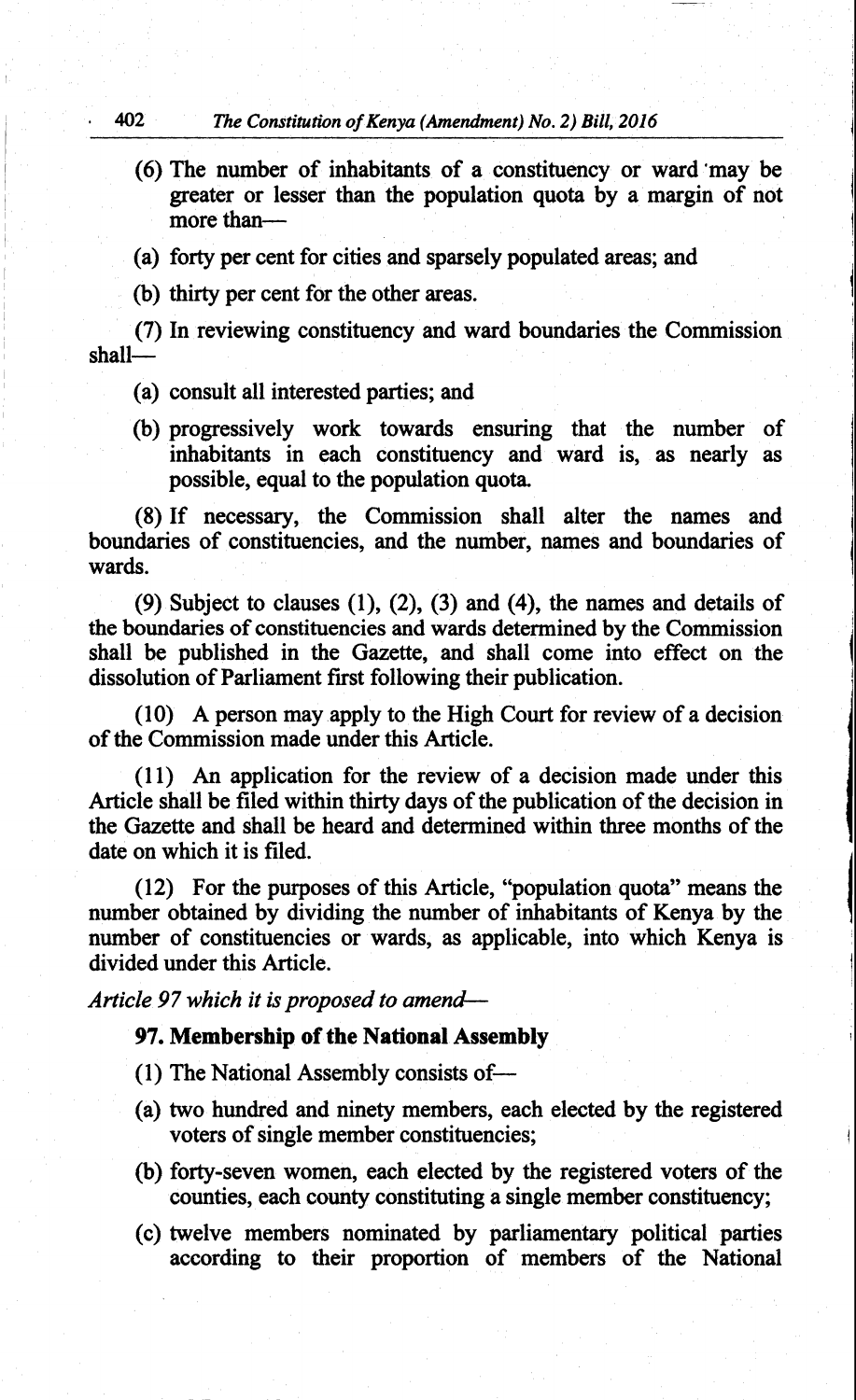Assembly in accordance with Article 90, to represent special interests including the youth, persons with disabilities and workers; and

(d) the Speaker, who is an ex officio member.

 $(2)$  Nothing in this Article shall be construed as excluding any person from contesting an election under clause  $(1)(a)$ .

Article 98 which it is proposed to amend-

#### Membership of the Senate

98. (1) The Senate consists of-

- (a) forty-seven members each elected by the registered voters of the counties, each county constituting a single member constituency;
- (b) sixteen women members who shall be nominated by political parties according to their proportion of members of ihe Senate elected under clause  $(a)$  in accordance with Article 90:
- I (c) two members, being one man and one woman, representing the youth;
- (d) two members, being one man and one woman, representing persons with disabilities; and
- (e) the Speaker, who shall be an  $ex$  officio member.

(2) The members referred to in clause (1)  $(c)$  and  $(d)$  shall be elected in accordance with Article 90.

(3) Nothing in this Article shall be construed as excluding any person from contesting an election under clause  $(1)$   $(a)$ .

Article 200 which it is proposed to amend-

200. Legislation on Chapter

(1) Parliament shall enact legislation providing for all matters necessary or conVenient to give effect to this Chapter.

(2) In particular, provision may be made with respect to-

- , (a) the governance of the capital city, other cities and urban areas;
- (b) the transfer of functions and powers by one level of government to another, including the fransfer of legislative powers from the national government to county governments;
- (c) the manner of election or appoinfinent of persons to, and their removal from, offices in county governments, including the qualifications of voters and candidates;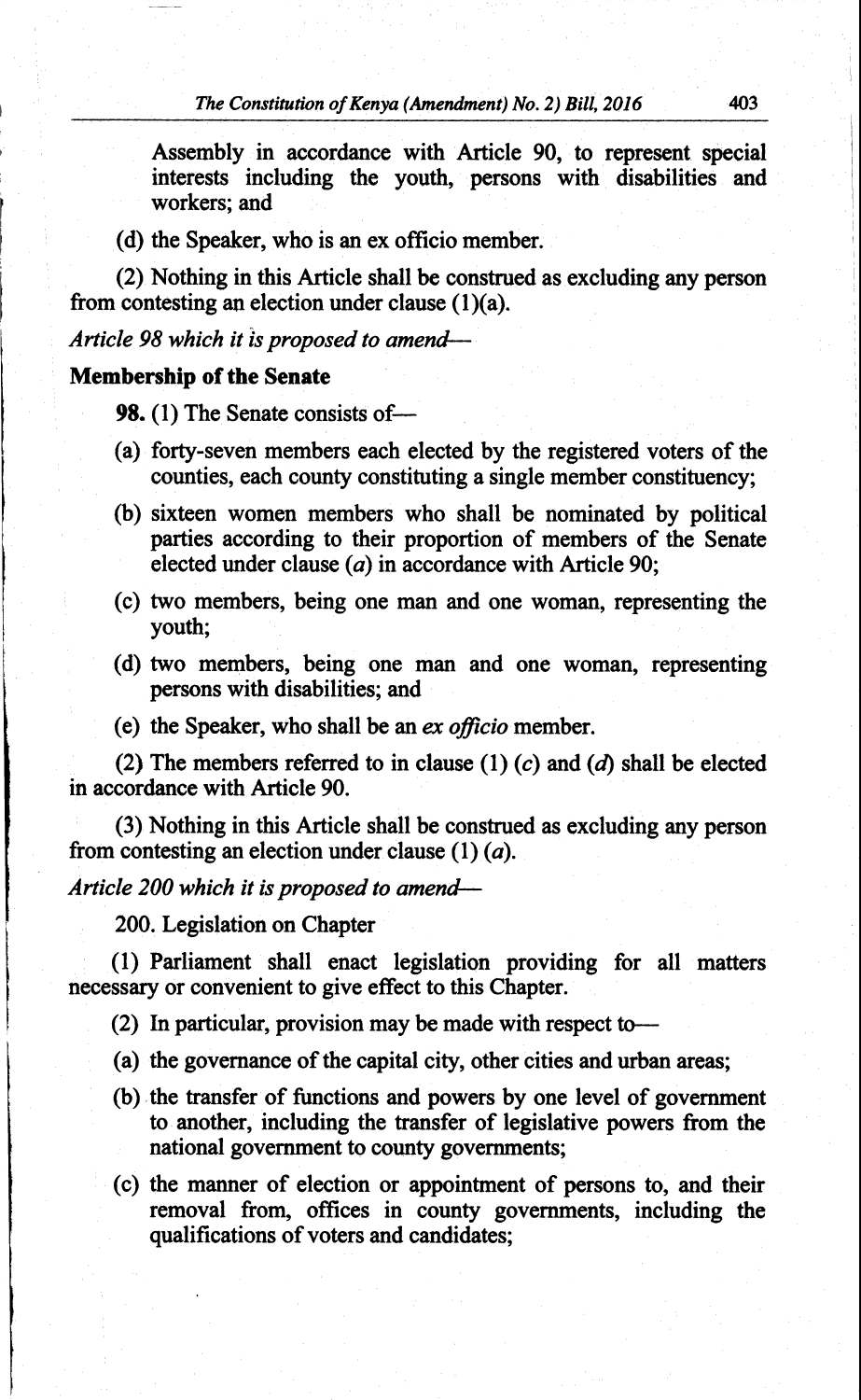- (d) the procedure of assemblies and executive committees including the chairing and frequency of meetings, quorums and voting; and
- (e) the suspension of assemblies and executive committees.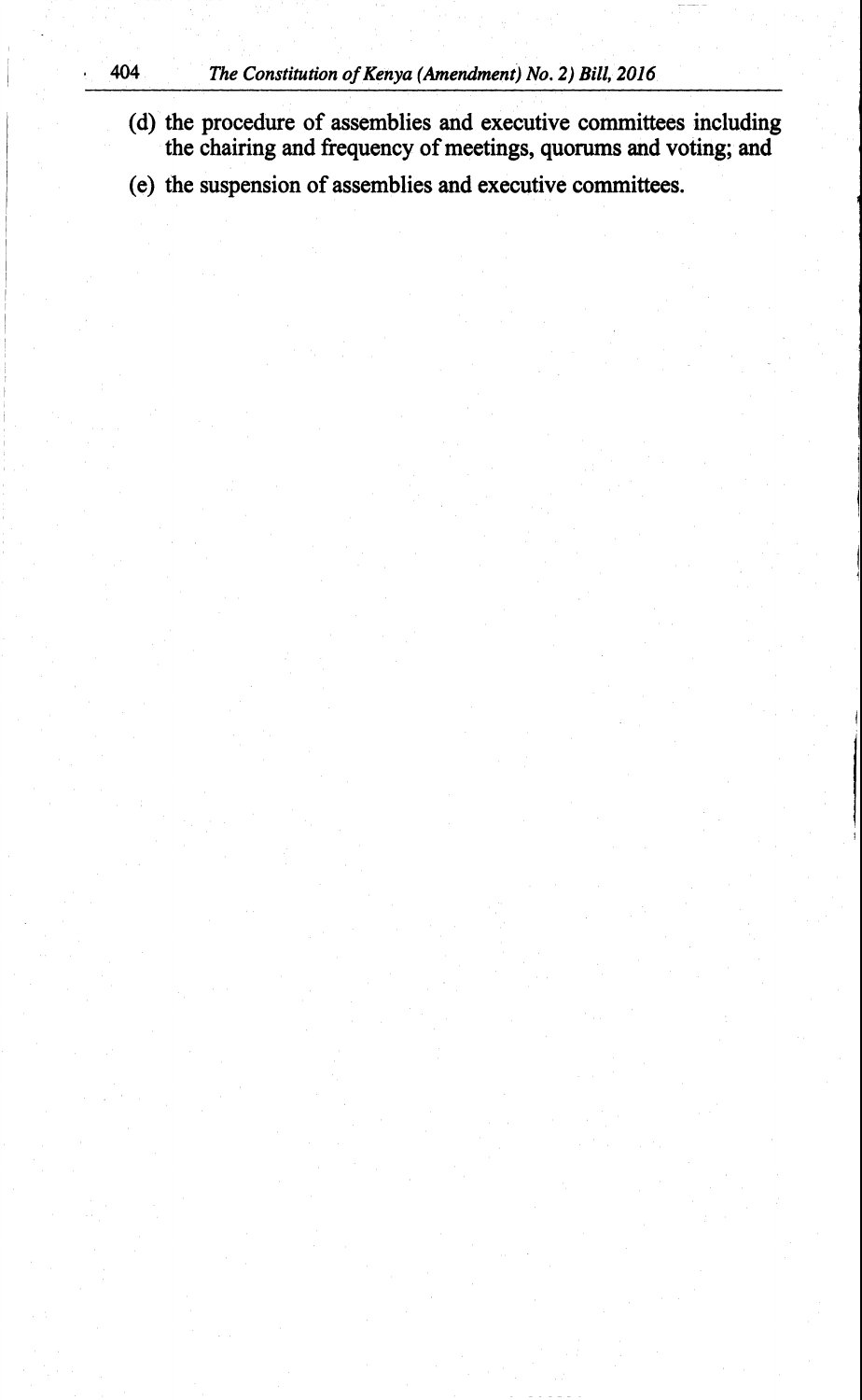